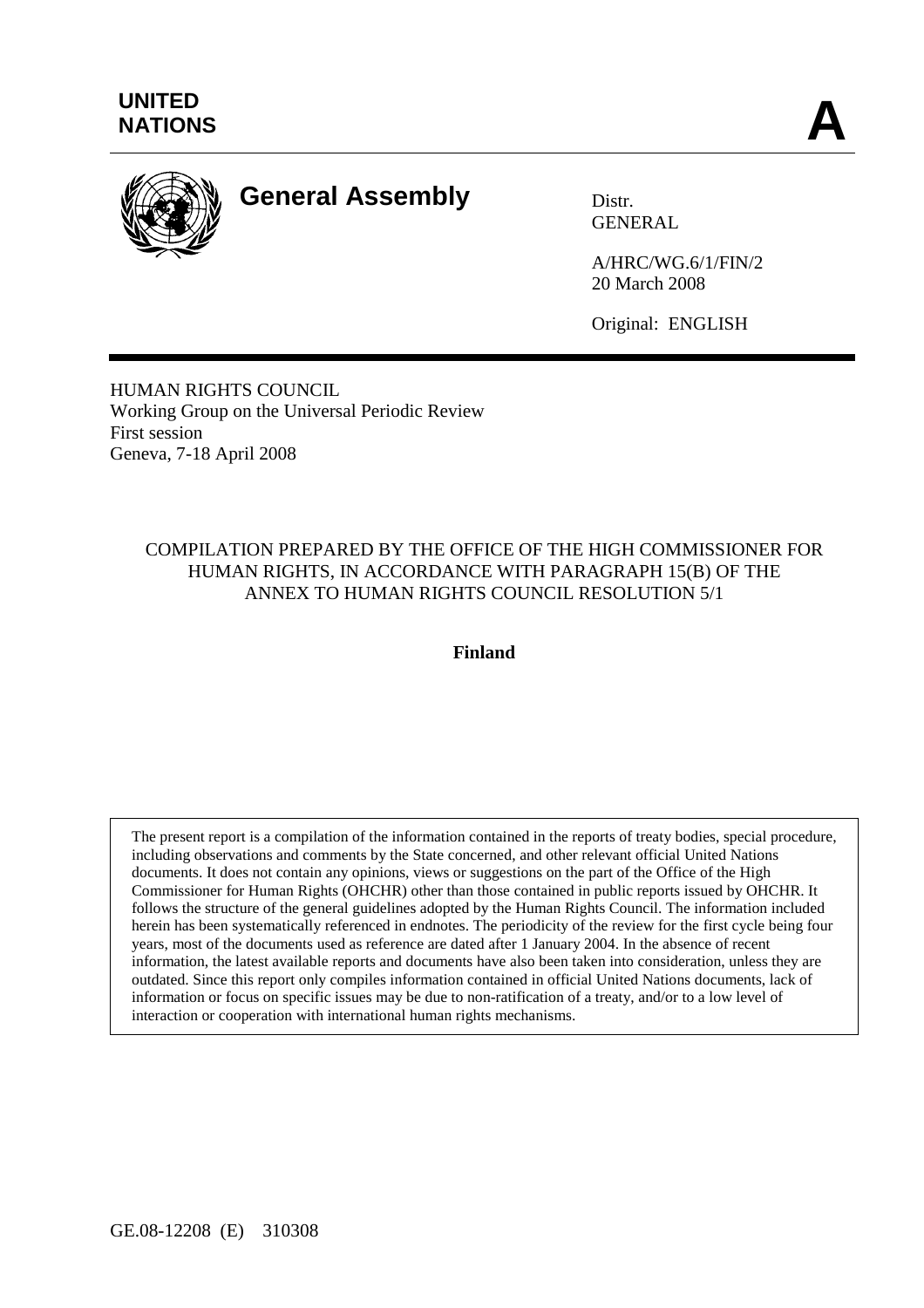# **I. BACKGROUND AND FRAMEWORK**

#### **A. Scope of international obligations1**

| Core universal human rights treaties <sup>2</sup>                                                                                                                                                                   | Date of ratification,<br>accession or<br>succession | reservations                                         | Declarations/ Recognition of specific competences of<br><i>treaty bodies</i>                                      |
|---------------------------------------------------------------------------------------------------------------------------------------------------------------------------------------------------------------------|-----------------------------------------------------|------------------------------------------------------|-------------------------------------------------------------------------------------------------------------------|
| <b>ICERD</b>                                                                                                                                                                                                        | 14 July 1970                                        | None                                                 | Individual complaints (art. 14): Yes                                                                              |
| <b>ICESCR</b>                                                                                                                                                                                                       | 19 Aug. 1975                                        | None                                                 |                                                                                                                   |
| <b>ICCPR</b>                                                                                                                                                                                                        | 19 Aug. 1975                                        | Arts. $10(2)(b)$ ,<br>$10(3)$ , $14(7)$ and<br>20(1) | Inter-State complaints (art. 41): Yes                                                                             |
| <b>ICCPR-OP1</b>                                                                                                                                                                                                    | 19 Aug. 1975                                        | None                                                 |                                                                                                                   |
| <b>ICCPR-OP2</b>                                                                                                                                                                                                    | 4 Apr. 1991                                         | None                                                 |                                                                                                                   |
| <b>CEDAW</b>                                                                                                                                                                                                        | 4 Sept. 1986                                        | None                                                 |                                                                                                                   |
| OP-CEDAW                                                                                                                                                                                                            | 29 Dec. 2000                                        | None                                                 | Inquiry procedure (arts. 8 and 9): Yes                                                                            |
| <b>CAT</b>                                                                                                                                                                                                          | 30 Aug. 1989                                        | None                                                 | Inter-State complaints (art. 21): Yes<br>Individual complaints (art. 22): Yes<br>Inquiry procedure (art. 20): Yes |
| <b>CRC</b>                                                                                                                                                                                                          | 20 June 1991                                        | None                                                 |                                                                                                                   |
| CRC-OP-AC                                                                                                                                                                                                           | 10 Apr. 2002                                        | None                                                 |                                                                                                                   |
| Core treaties to which Finland is not a party: OP-CAT (signature only, 2003), CRC-OP-SC (signature only, 2000),<br>ICRMW, CED (signature only, 2007), CPD (signature only, 2007) and OP-CPD (signature only, 2007). |                                                     |                                                      |                                                                                                                   |
| Other main relevant international instruments <sup>3</sup>                                                                                                                                                          |                                                     |                                                      | Ratification, accession or succession                                                                             |
| Convention on the Prevention and Punishment of the Crime of Genocide                                                                                                                                                |                                                     |                                                      | <b>Yes</b>                                                                                                        |
| Rome Statute of the International Criminal Court                                                                                                                                                                    |                                                     |                                                      | Yes                                                                                                               |
| Palermo Protocol <sup>4</sup>                                                                                                                                                                                       |                                                     |                                                      | Yes                                                                                                               |
| Refugee and stateless persons <sup>5</sup>                                                                                                                                                                          |                                                     |                                                      | Yes, except Convention on the<br><b>Reduction of Statelessness</b>                                                |
| Geneva Conventions of 12 August and Additional Protocols <sup>6</sup>                                                                                                                                               |                                                     |                                                      | Yes, except Protocol III                                                                                          |
| ILO fundamental conventions <sup>7</sup>                                                                                                                                                                            |                                                     |                                                      | Yes                                                                                                               |
| <b>UNESCO</b> Convention against Discrimination in Education                                                                                                                                                        |                                                     |                                                      | Yes                                                                                                               |

1. The Committee against Torture (CAT) noted many positive developments, in particular that measures are being taken by Finland for the ratification of OP-CAT.**<sup>8</sup>** The Committee on the Rights of the Child (CRC) welcomed the assurances given about the forthcoming ratification of CRC-OP-SC.**<sup>9</sup>**

2. Both CRC and the Committee on Economic, Social and Cultural Rights (CESCR) encouraged Finland to consider ratifying ICRMW<sup>10</sup> and CESCR also encouraged it to ratify CPD and its Optional Protocol.**<sup>11</sup>** The Committee on the Elimination of Racial Discrimination (CERD) recommended that Finland adhere to ILO Convention No. 169 concerning Indigenous and Tribal Peoples in Independent Countries.**<sup>12</sup>** Finland's intention had been to submit a bill to Parliament in 2006 proposing the amendments needed for the ratification of this Convention, but this was prevented by, inter alia, the parliamentary election in March 2007.**13**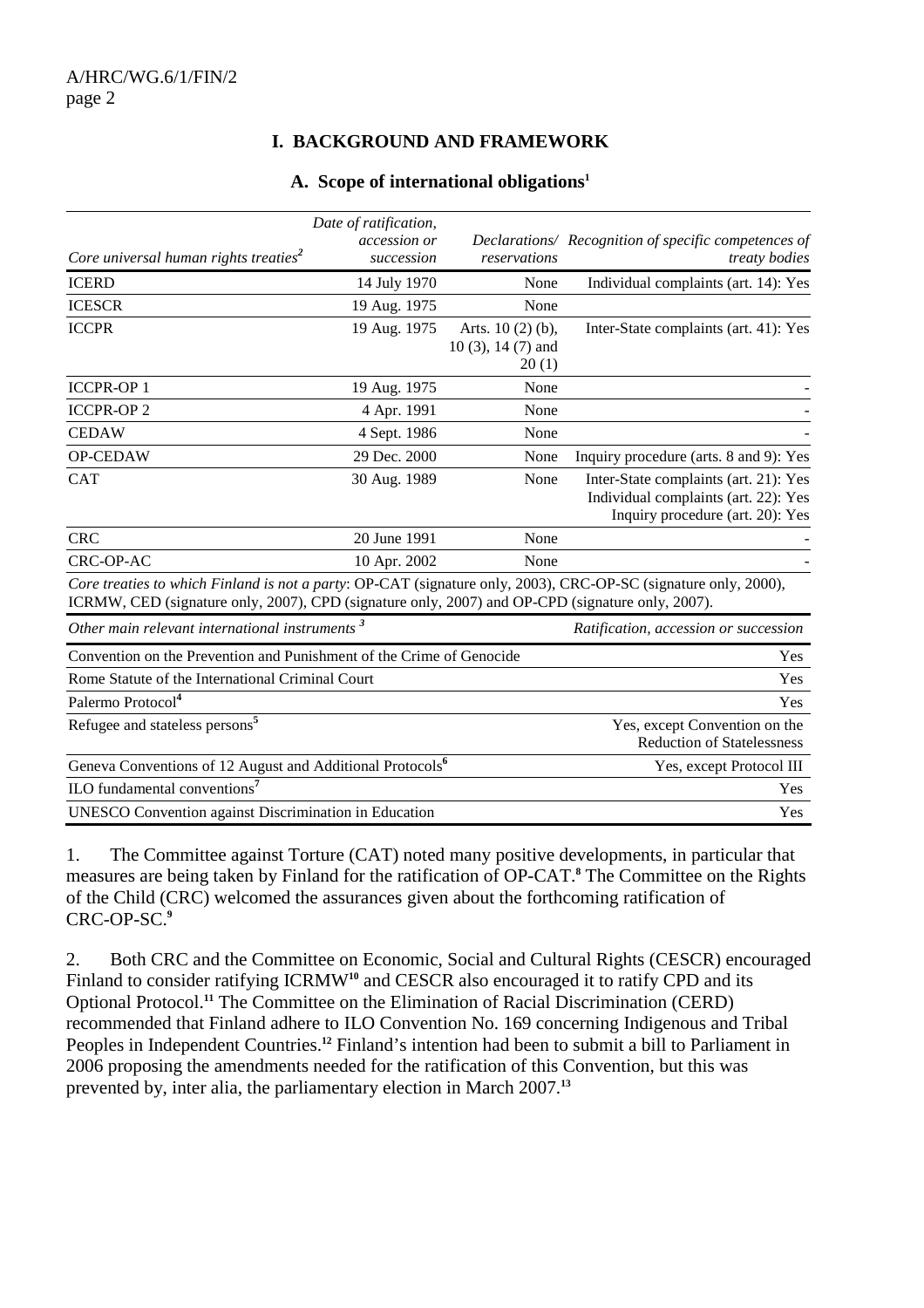3. It was recommended that Finland consider withdrawing its reservations to ICCPR. Finland stated that these reservations are under constant review and that the possibility of removing the reservation to article 10 will be examined in particular.**<sup>14</sup>**

#### **B. Constitutional and legislative framework**

4. Five treaty bodies welcomed recent legislative and other measures taken by Finland, including the adoption of the Non-Discrimination Act, which bans all direct or indirect discrimination based on age, ethnic or national origin, nationality, language, religion, beliefs, opinions, health, disability and sexual orientation and places the burden of proof before the courts on the defendant; the amendments to the Penal Code, which include "racist motives" as aggravating circumstances of a crime;**<sup>15</sup>** the amendments to the Penal Code punishing trafficking in human beings;**<sup>16</sup>** the adoption of the Act on Support for Victims of Trafficking as well as amendments to the Act on Equality between Men and Women;**<sup>17</sup>** and the adoption of the Act on the Integration of Immigrants and Reception of Asylum-Seekers 2001 and its 2002 amendment to accommodate the needs of minors and victims of torture, rape or other physical or sexual violence.**<sup>18</sup>** CAT expressed concern about the absence of a specific definition of torture in criminal law as defined in article 1 of the Convention<sup>19</sup> and recommended the adoption of legislation in this regard.**<sup>20</sup>**

## **C. Institutional and human rights structure**

5. Human rights are monitored by a number of institutions, including the Ombudsmen system in Finland, such as the Parliamentary Ombudsman.**<sup>21</sup>** The establishment of the new Office of Minority Ombudsman, with wider powers to act for asylum-seekers and deportees, was welcomed by CERD, CAT and CESCR.**<sup>22</sup>** CRC also welcomed the establishment of the Office of the Ombudsman for Children and recommended, inter alia, that its mandate be expanded and that it be provided with sufficient resources to effectively monitor the implementation of the Convention.**<sup>23</sup>** CESCR requested information on whether such Ombudsman institutions have been established in accordance with the Paris Principles.**<sup>24</sup>** Finland pledged not only to assess the adequacy of its institutional framework but also to consider the establishment of a new national human rights institution to complement existing mechanisms, if there are gaps in the current protection system.**<sup>25</sup>**

#### **D. Policy measures**

6. Policy measures welcomed by treaty bodies include the adoption, in 2001, of a Plan of Action to combat ethnic discrimination and racism,**<sup>26</sup>** the completion of the Plan of Action against Trafficking in Human Beings in 2005 and the adoption of the National Plan of Action "A Finland Fit for Children".**<sup>27</sup>** CRC was concerned that the plans for children are not well coordinated and recommended that Finland, inter alia, place all other plans and programmes under the coordination of the National Plan of Action and give the Ombudsman for Children a mandate to monitor the Plan and progress made.**28**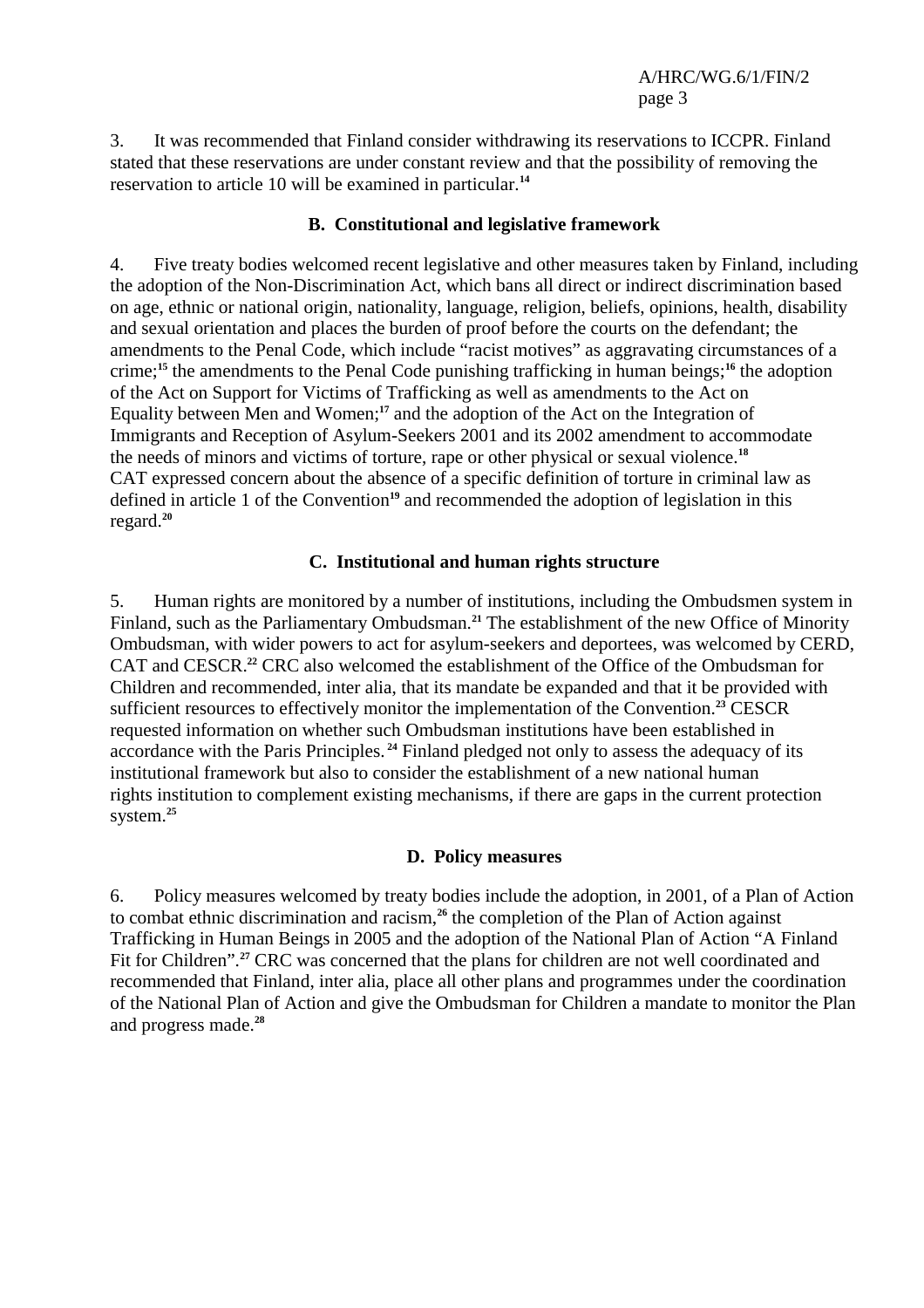#### **II. PROMOTION AND PROTECTION OF HUMAN RIGHTS ON THE GROUND**

#### **A. Cooperation with human rights mechanisms**

| Treaty body <sup>29</sup> | Latest report<br>submitted and<br>considered | Latest<br>concluding<br>observations | <i>Follow-up</i><br>response | Reporting status                                                                                  |
|---------------------------|----------------------------------------------|--------------------------------------|------------------------------|---------------------------------------------------------------------------------------------------|
| <b>CERD</b>               | 2001                                         | Aug. 2003                            |                              | Seventeenth to nineteenth reports<br>received in 2007, and scheduled for<br>consideration in 2009 |
| <b>CESCR</b>              | 2005                                         | May 2007                             |                              | Sixth report due in 2010                                                                          |
| <b>HR</b> Committee       | 2003                                         | Oct. 2004                            | Overdue since<br>2005        | Sixth report due in 2009                                                                          |
| <b>CAT</b>                | 2002                                         | May 2005                             | May 2006                     | Fifth and sixth reports due in 2010                                                               |
| <b>CEDAW</b>              | 1997 and 1999                                | Feb. 2001                            |                              | Fifth report received in 2003 and<br>scheduled for consideration in 2008                          |
| <b>CRC</b>                | 2003                                         | Sept. 2005                           |                              | Fourth report due in 2008                                                                         |
| CRC-OP-AC                 | 2004                                         | Sept. 2005                           | $\overline{\phantom{a}}$     | To be included in CRC fourth report                                                               |

#### **1. Cooperation with treaty bodies**

7. Six Committees commented positively on Finland's cooperation with them and proposed, inter alia, further measures for the dissemination of their concluding observations.**<sup>30</sup>** CESCR noted Finland's support of an optional protocol to ICESCR.<sup>31</sup> Finland also pledged to cooperate fully with the United Nations treaty bodies and to ensure systematic follow-up to treaty body recommendations.**<sup>32</sup>**

## **2. Cooperation with special procedures**

| Standing invitation issued Yes                                              |                                                                                                                                                                                                                                                                                                       |
|-----------------------------------------------------------------------------|-------------------------------------------------------------------------------------------------------------------------------------------------------------------------------------------------------------------------------------------------------------------------------------------------------|
| Latest visits or mission<br>reports                                         | None                                                                                                                                                                                                                                                                                                  |
| Visits agreed upon in<br>principle                                          | None                                                                                                                                                                                                                                                                                                  |
| Visits requested and not<br>yet agreed upon                                 | None                                                                                                                                                                                                                                                                                                  |
| <i>Facilitation/cooperation</i><br>during missions                          |                                                                                                                                                                                                                                                                                                       |
| Responses to letters of<br>allegation and urgent<br>appeals                 | Between 1 January 2004 and 31 December 2007, a total of two communications (letters<br>of allegation) were sent to the Government of Finland. Four individuals (all men) were<br>covered by these communications. During the same period, Finland responded to both<br>communications (100 per cent). |
| Follow-up to visits                                                         |                                                                                                                                                                                                                                                                                                       |
| Responses to<br>questionnaires on<br>$\hat{t}$ hematic issues <sup>33</sup> | Finland responded to 7 of the 12 questionnaires sent by special procedures mandate<br>holders <sup>34</sup> between 1 January 2004 and 31 December 2007, within the deadlines. <sup>35</sup>                                                                                                          |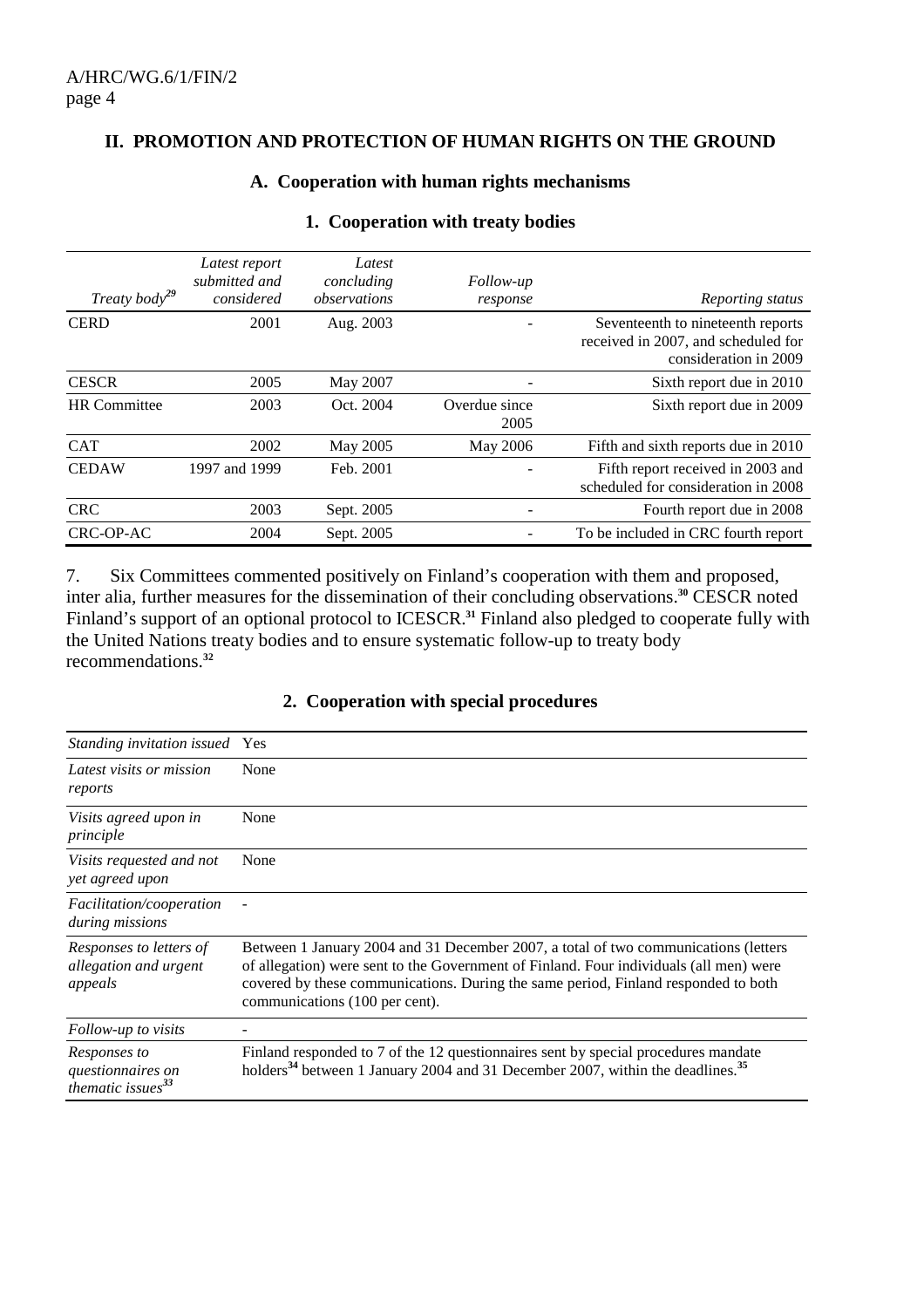8. Finland has stated its strong support for the special procedures and its full commitment to cooperating with them.**<sup>36</sup>**

### **3. Cooperation with the Office of the High Commissioner for Human Rights**

9. Finland has made regular financial contributions to the work of OHCHR.**<sup>37</sup>** At the invitation of Finland, OHCHR participated in a meeting on 16 February 2005 to advise Finland on the possible establishment of a national human rights institution.**<sup>38</sup>**

### **B. Implementation of international human rights obligations**

## **1. Equality and non-discrimination**

10. Five treaty bodies expressed concern about discrimination and racism, while noting the measures taken by Finland to address these issues. The HR Committee expressed its concern that negative attitudes and de facto discrimination against immigrants are still to be found in certain strata of the Finnish population.**<sup>39</sup>** CRC expressed concern at the continuing discrimination against immigrants and minority groups, particularly Roma;**<sup>40</sup>** CEDAW about Roma and Sami women;**<sup>41</sup>** and CERD and CRC about discriminatory and xenophobic attitudes, notably among young people.**<sup>42</sup>** Recommendations addressed to Finland include stepping up efforts to promote tolerance and combat prejudice, particularly through public awareness campaigns;<sup>43</sup> paying special attention to the education of young people with respect to discriminatory attitudes;**<sup>44</sup>** undertaking studies on the participation of minority women in society;<sup>45</sup> eliminating discrimination against minority women;<sup>46</sup> continuing to strengthen mechanisms aimed at combating discrimination;**<sup>47</sup>** increasing awareness of the remedies available against racism and discrimination;**<sup>48</sup>** continuing to monitor all tendencies which may give rise to racist and xenophobic behaviour and putting into practice effective measures to facilitate the integration of minority groups in Finnish society;**<sup>49</sup>** and ensuring follow-up to the Durban Declaration and Programme of Action.**<sup>50</sup>**

11. CERD, the HR Committee, CESCR and CEDAW expressed concern about the situation of Roma in Finland. Particular attention was drawn to the discrimination Roma face in the fields of housing, education, employment and access to public places. CESCR also noted that Roma women wearing traditional costumes are particularly vulnerable to such forms of discrimination.**<sup>51</sup>** Additionally, CRC and CESCR raised concerns about the situation of Roma children, particularly in relation to the right to education.**<sup>52</sup>** Further measures to combat social exclusion and discrimination against the Roma in Finland were recommended, with CERD drawing attention to its general recommendation XXVII for addressing discrimination against the Roma and CESCR to intensified efforts required to improve access to inclusive education for Roma children, inter alia, by facilitating the recruitment of Roma teachers, by increasing the availability of schoolbooks in the Romani language, and by organizing special training for teachers to increase their knowledge about the culture and traditions of Roma and to raise their sensitivity to the needs of Roma children.**<sup>53</sup>**

12. Finland stated that incidents of discrimination and racist attitudes pose a human rights challenge and indicated measures to be taken including the preparation of a comprehensive programme on migration, continuing human rights education of the police and the regular analysis of racist crimes. Finland pledged to give priority to preventing discrimination towards various ethnic minorities.**54**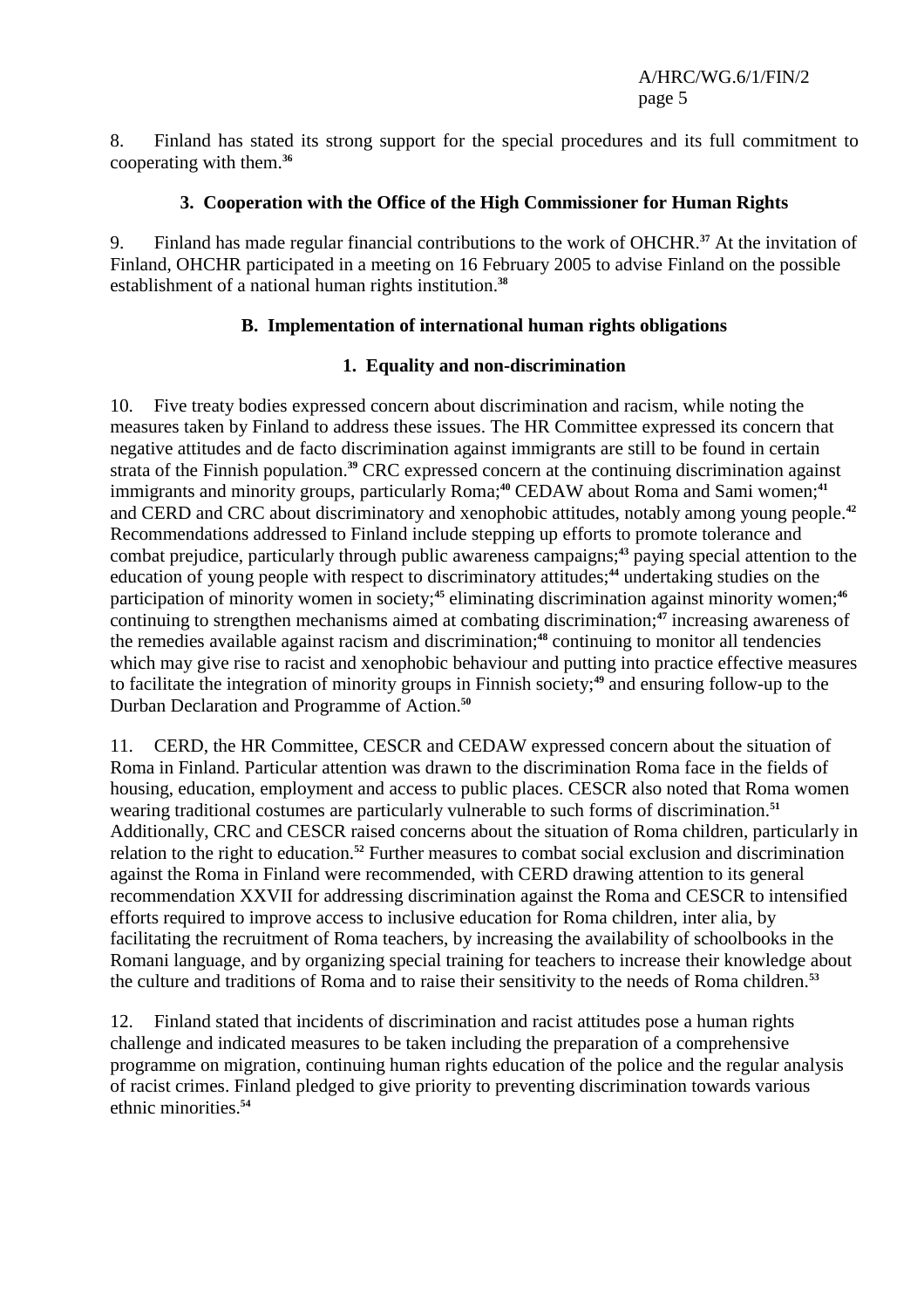# **2. Right to life, liberty and security of the person**

13. In 2004, the HR Committee expressed concern about the situation of persons held in pretrial detention at police stations and the lack of clarity regarding detainees' right to a lawyer while in custody and the involvement and role of a doctor during that period, and invited Finland to provide clarifications in that regard. It recommended that the bill on pretrial detention, which calls for suspects to be kept separate from convicts except in exceptional circumstances, be compatible with article 10 (2) of ICCPR.**<sup>55</sup>** CAT recommended in 2005 that Finland accelerate the prison renovation programme and complete the implementation measures to improve the situation and welfare of Roma prisoners.**<sup>56</sup>** In its follow-up report to CAT, the Government provided detailed information relating to the prison renovation programmes and the situation of Roma in prisons. The Government reported that the Prison Administration is preparing an equality plan for prisons and that the Non-Discrimination Act requires the Finnish authorities to prepare such plans to enhance ethnic equality.**<sup>57</sup>**

14. While acknowledging action taken to prevent violence against children, CRC expressed the concern that violence against children and sexual abuse within families is one of the most serious obstacles to the full implementation of child rights in Finland and recommended the strengthening of measures to prevent, combat and report on child abuse and protect every child from violence.**<sup>58</sup>**

15. Concerns were expressed that violence within the family, and in particular violence against women, is still a widespread problem, despite the efforts undertaken by Finland to combat domestic violence.**<sup>59</sup>** In 2001 CEDAW also expressed its concern about a high level of sexual harassment in the workplace.**<sup>60</sup>** Recommendations addressed to Finland included: CESCR encouraging it to consider enacting specific legislation to criminalize domestic violence**<sup>61</sup>** and CEDAW urging it, inter alia, to increase its efforts to implement effectively policies aimed at combating violence, to pay more attention to prevention efforts and to take steps to turn the "zero tolerance" campaign into legally binding State policy.**<sup>62</sup>**

16. Finland pledged, inter alia, to further intensify its efforts to eliminate violence against women, including through the preparation of a comprehensive national programme for the reduction of violence, emphasizing the prevention of domestic violence in the education of police and addressing the specific needs of immigrant women.**<sup>63</sup>**

17. Trafficking of women and exploitation of the prostitution of women is a concern that was raised by CEDAW, which urged Finland, inter alia, to intensify its efforts to increase cooperation between national and international authorities, particularly from the Russian Federation and Baltic States.**<sup>64</sup>** In 2005 CRC also expressed concern at information that persons, including children, continue to be trafficked to and through the country and recommended that Finland further strengthen its efforts to identify, prevent and combat trafficking in children for sexual and other exploitative purposes.**<sup>65</sup>**

18. Finland pledged to further intensify its fight against trafficking by implementing the Plan of Action against Trafficking, facilitating the granting of a residence permit and continuing cooperation against trafficking at the regional and international levels.**66**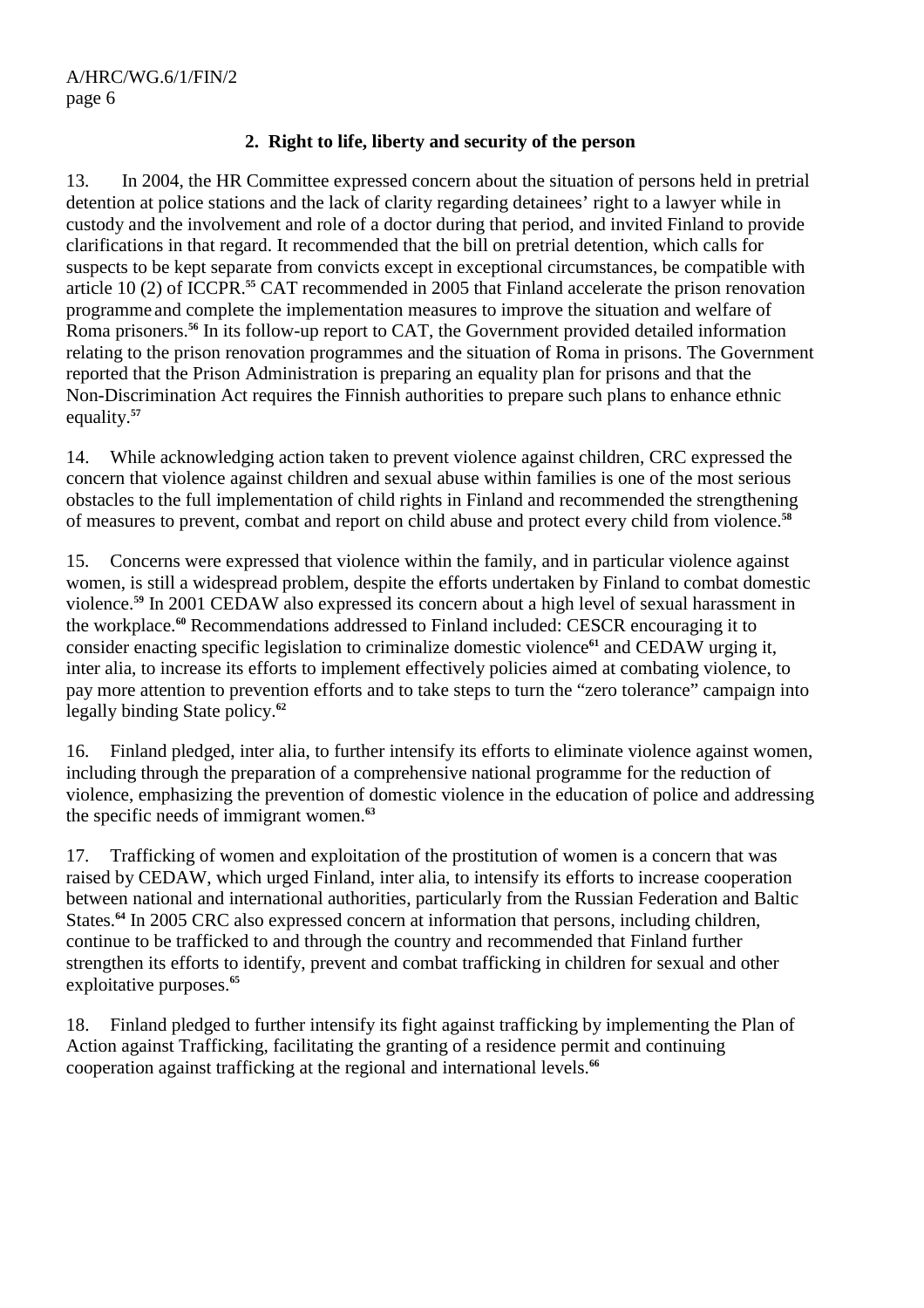## **3. Administration of justice and the rule of law**

19. The HR Committee recommended in 2004 that Finland take action at the highest level to uphold the independence of the judiciary and maintain trust in the independence of the courts.**<sup>67</sup>** CRC recommended that Finland ensure that the principle of the best interests of the child is understood, appropriately integrated and implemented, including in all legal provisions as well as in judicial and administrative decisions, and that legislative and other measures be taken to ensure that article 12 of the Convention is fully implemented, in particular that the child has the right to express his or her views directly to the judge when decisions in judicial and/or administrative proceedings affecting the child have to be taken.**<sup>68</sup>**

20. CAT and CRC welcomed Finland's ratification of the Rome Statute of the International Criminal Court.**<sup>69</sup>** Finland expressed strong support for the work of the Court and its role in eliminating impunity for gross human rights violations, and also stated that, with respect to Finland's own past and violent civil war in 1918, the right to the truth is still an issue.**<sup>70</sup>**

## **4. Freedom of religion and belief and freedom of opinion and expression**

21. The HR Committee stated that Finland should fully acknowledge the right to conscientious objection and should end the discrimination inherent in the duration of alternative civilian service and the categories that can benefit from it.**<sup>71</sup>**

22. As regards issues of access to appropriate information, CRC expressed concern about the exposure of children to violence, racism and pornography, especially through the Internet, and recommended the strengthening of measures for the protection of children from information and material injurious to their well-being.**<sup>72</sup>** Similar concerns with respect to racist, discriminatory and xenophobic material on the Internet were expressed by CERD.**<sup>73</sup>**

# **5. Right to family life**

23. With reference to the increasing or high number of children placed in alternative care, Finland was requested by CRC to address the root causes of the removal of children from their families, including through adequate support to parents.**<sup>74</sup>**

## **6. Right to work and to just and favourable conditions of work**

24. Concerns were expressed by CEDAW, the HR Committee and CESCR about persistent salary differences between men and women and the low percentage of women in high-ranking positions, such as university teaching posts, and calls were made for the strengthening of programmes to address these issues.**<sup>75</sup>** CESCR expressed concern that the extensive use of temporary employment contracts may de facto limit the capacity of part-time workers, stand-by workers and foreigners to enjoy labour rights and recommended that Finland ensure that such contracts are only concluded in those cases provided for by the legislation in force.**<sup>76</sup>** CEDAW urged Finland, inter alia, to increase incentives for men to exercise their rights to parental leave.**<sup>77</sup>**

## **7. Right to social security and to an adequate standard of living**

25. CESCR noted the absence of disaggregated data on the extent of poverty, particularly among refugees and the immigrant population, and that Finland had yet to adopt an official poverty line, which would enable it to define the incidence and depth of poverty and monitor and evaluate progress in alleviating poverty. The Committee called upon Finland to strengthen its efforts to combat poverty and social exclusion and to develop a mechanism for measuring the poverty level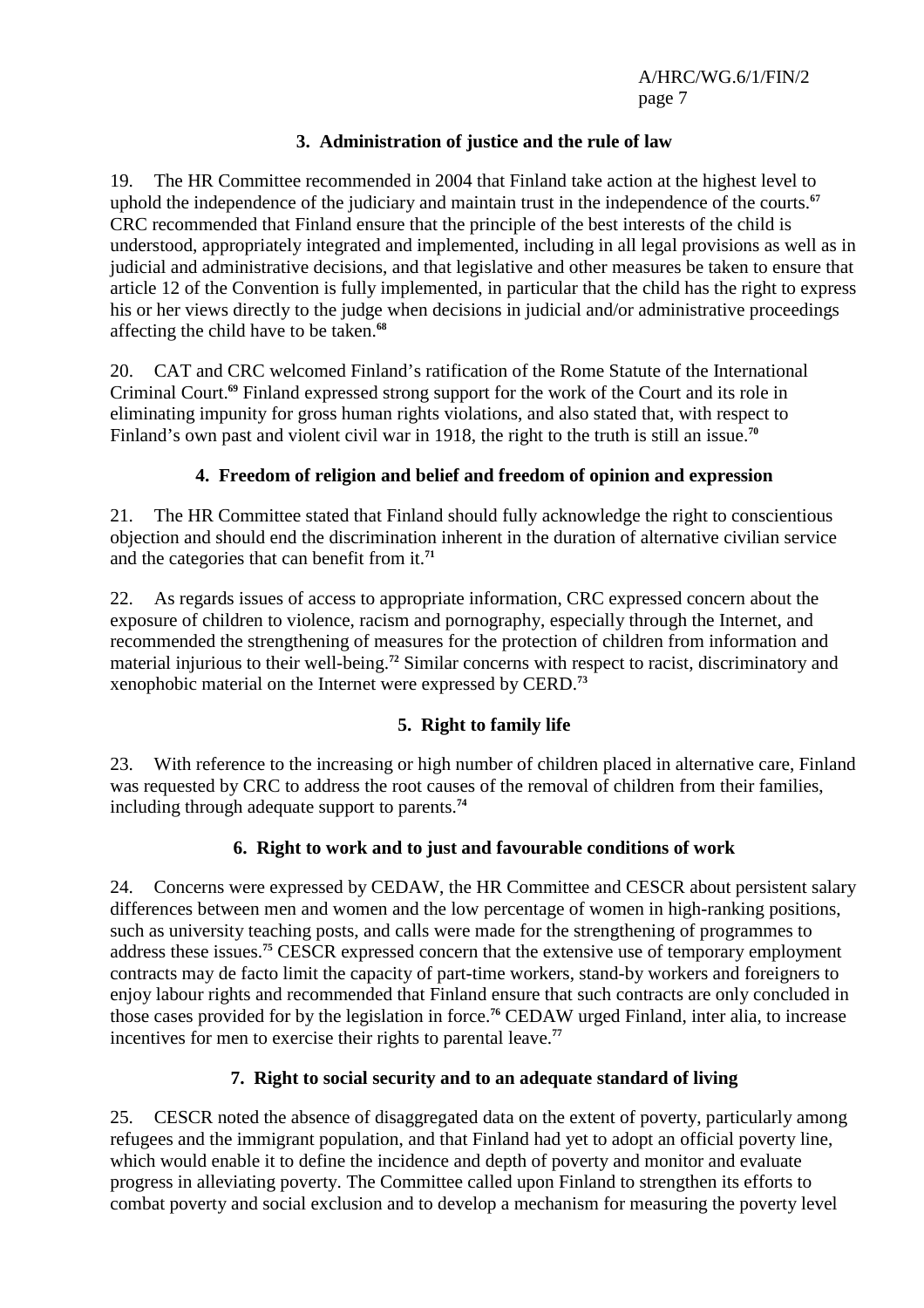and monitoring it closely.**<sup>78</sup>** Similar concerns were also raised by CRC, which stated that changes are needed to ensure the equality of resources for children and the availability of services through the country. CRC requested Finland to continue the collection of data on the most vulnerable groups of children to allow a detailed analysis of their living conditions. It further recommended that it undertake a study to assess and analyse resources provided for children and continue to take, where necessary, effective measures to ensure equal access to and availability of services for all children, irrespective of the municipality, in which they live.**<sup>79</sup>** CEDAW also expressed concern that the policy of decentralization may have a more negative impact on women than men and recommended that Finland, inter alia, introduce a gender-impact analysis in its decentralization efforts.**<sup>80</sup>**

26. Concern about the health of young people, particularly girls, was expressed by CEDAW.**<sup>81</sup>** CRC and CESCR also expressed concerns about the increase in alcohol and drug abuse, as well as about the high incidence of mental health disorders, especially among young persons. They recommended that Finland intensify its efforts aimed at preventing alcohol and drug abuse, including through the promotion of a healthy lifestyle among adolescents, and at addressing the root causes of mental health disorders.**<sup>82</sup>**

27. A 2006 WHO report noted, inter alia, that the death rate in Finland from intentional and unintentional injuries is high compared with the average for 26 other countries in Europe. Despite decreases over the past 10 years, suicide and self-inflicted injury account for about a third of the excess deaths. The highest rates of completed suicides in Finland affect both men and women aged 25-64 years. According to the WHO report, better recognition and monitoring of depressive disorders can lead to positive effects, including reduced suicide rates, and comprehensive treatment programmes directed at the addictive and depressive features of alcohol abuse have also been shown to be effective.**<sup>83</sup>**

28. In 2005, a communication was sent to Finland by the Special Rapporteur on the right to health in relation to the alleged refusal by the Social Insurance Institution of Finland to reimburse an individual for treatment in Germany. The Special Rapporteur noted that arrangements between States should ensure that citizens of one State resident in another State are not denied the services provided by their home and host States and that they have access to the same level of health care as all citizens residing within the respective States.**<sup>84</sup>**

# **8. Right to education**

29. Regarding bullying and violence in school, CRC recommended in 2005 that Finland continue taking appropriate measures to combat this phenomenon, including by carrying out periodic surveys among students, staff and parents about the quality of peer relations being fostered by the school, and that it put a special focus on children with disabilities and children with disabled parents.**<sup>85</sup>**

30. CRC also made recommendations concerning the availability and quality of human rights education in schools in Finland as well as encouraging the dissemination of information about the Convention, including through the school curricula and in languages used by minorities and immigrants.**<sup>86</sup>** Additionally, in 2001 CEDAW urged Finland to increase its efforts to eliminate stereotypes in women's education and to mainstream gender studies in all areas of education.**<sup>87</sup>**

# **9. Minorities and indigenous peoples**

31. The HR Committee expressed regret that it has not received a clear answer concerning the rights of the Saami as an indigenous people (Constitution, sect. 17, subsect. 3), in the light of article 1 of the Covenant.**88** CERD expressed the opinion that the definition of who may be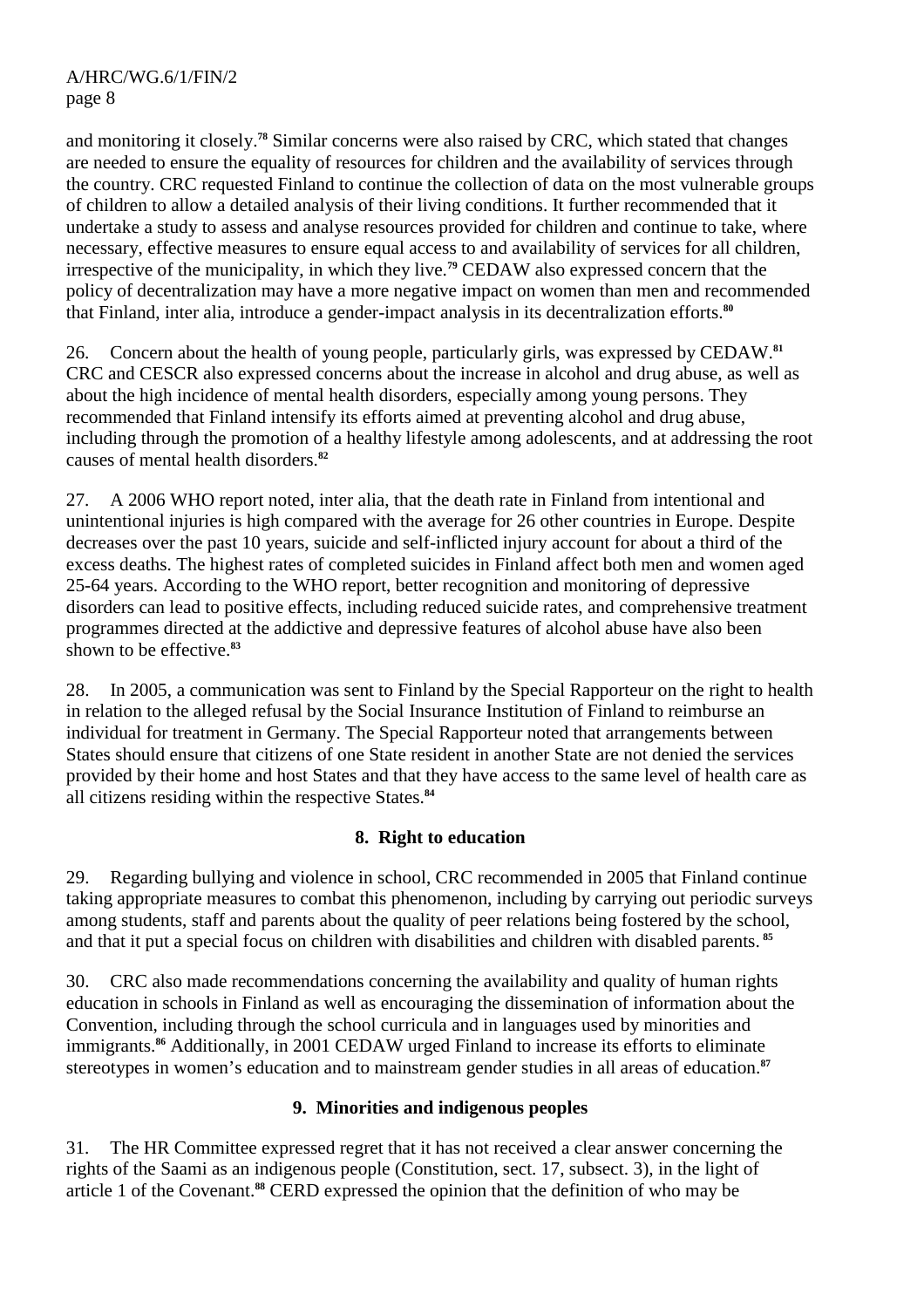considered a Saami, as illustrated by the Act on the Sami Parliament and the specific interpretation placed thereon by the Supreme Administrative Court, is too restrictive,**<sup>89</sup>** and suggested that Finland give more adequate weight to the criterion of self-identification by individuals.**<sup>90</sup>** The HR Committee, CESCR and CERD also expressed concerns about the failure to settle the question of Saami rights to land ownership and the various public and private uses of land that affect the Saami's traditional means of subsistence, in particular reindeer breeding, thus endangering their traditional culture and way of life, and hence their identity.**<sup>91</sup>** Finland was urged to find an adequate settlement to the land dispute together with the Saami people**<sup>92</sup>** and CESCR urged Finland to ratify ILO Convention No. 169 as a matter of priority.**<sup>93</sup>**

32. The Special Rapporteur on the situation of human rights and fundamental freedoms of indigenous people and the Special Representative of the Secretary-General on the situation of human rights defenders, in a communication dated 23 October 2007, also raised concerns about the situation of traditional Saami indigenous herders and allegations relating to the forced slaughter of reindeer belonging to the Nellim Group, one of the Saami reindeer-herder cooperatives belonging to the Ivalo Reindeer Herding Cooperative, taken by the cooperative on 7 October 2007.

33. The Government replied on 12 December 2007 that the Supreme Administrative Court in its decision of 23 October 2007 has prohibited the implementation of the decision to slaughter reindeer by force and that the decision would remain in force until the Supreme Administrative Court has ruled on the merits of the case or until otherwise ordered. The Government also provided the information that the Parliamentary Ombudsman has taken up this case on his own initiative. Due to the ongoing national proceedings, the Government is unable to provide additional information. Finland also indicated that according to the Constitution (sect. 17, subsect. 3), the Saami people, as an indigenous people, has the right to maintain and develop its language and culture and that the Supreme Administrative Court has, in its established case law, paid attention to safeguarding the rights of the Saami as an indigenous people, taking into account international human rights law.**<sup>94</sup>**

34. Regarding consultative and advisory bodies on minority issues, an Advisory Board for Roma Affairs exists**<sup>95</sup>** and the former United Nations Working Group on Minorities, following its visit to Finland in 2004, recommended that Finland consider the establishment of an advisory body to look at integration issues of the Russian-speaking community.**<sup>96</sup>**

## **10. Migrants, refugees and asylum-seekers**

35. In 2005 CAT recommended that Finland strengthen the legal safeguards for asylum-seekers to ensure that all asylum procedures conform to article 3 of the Convention and other international obligations in this field.**<sup>97</sup>** Four committees expressed a concern, highlighted also by UNHCR, about the amendment to the Aliens Act of July 2000 providing for accelerated procedures for asylum-seekers,**<sup>98</sup>** with CAT recommending, inter alia, that Finland review the application of the "accelerated procedure" for the consideration of asylum requests to ensure that applicants have sufficient time to use all available appeal procedures before irreversible action is taken by the authorities.**<sup>99</sup>** The committees recommended, as highlighted also by UNHCR, the need to ensure respect for the due process and legal safeguards for asylum-seekers.**<sup>100</sup>** Additionally, CRC recommended that Finland deal with applications for the purpose of family reunification in a positive, humane and expeditious manner.**101**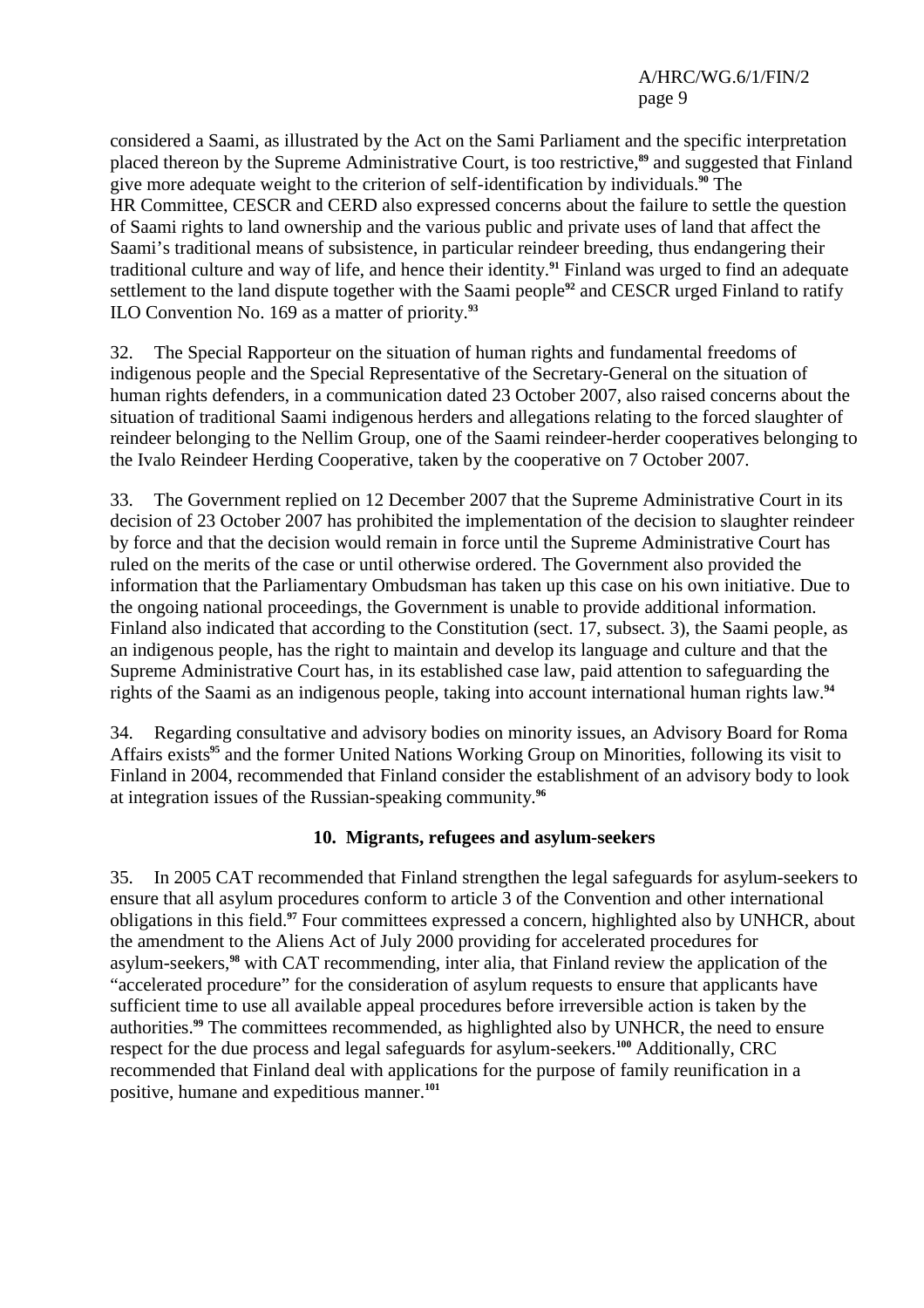36. CRC noted that Finland, as highlighted also by UNHCR,**<sup>102</sup>** is a country of destination of asylum-seeking and migrant children coming from war-torn countries who may have been victims of traumatic experiences.**<sup>103</sup>** CRC invited Finland, inter alia, to provide information on the assistance given to these children for their recovery and reintegration and on the technical and financial assistance projects aimed at preventing the involvement of children in armed conflicts as well as assisting their recovery.**<sup>104</sup>**

## **11. Situation in or in relation to specific regions or territories**

37. Regional differentiations exist in Finland due to historical and other factors; these include the situations of the Aland Islands and the Saami Homeland.**<sup>105</sup>** Finland has stated that the so-called study on "land rights in Upper Lapland" has been conducted and that the prevailing uncertainty surrounding the issue of Sami land rights is potentially harmful to inter-ethnic relations in the areas concerned.**<sup>106</sup>** The former Working Group on Minorities, during its visit to Finland in 2004, was invited to the Aland Islands, which is an autonomous region of Finland. The focus of attention of the visit was on the legislation and implementation of autonomy in the Aland Islands and its example as a possible mechanism for conflict resolution.**<sup>107</sup>**

# **III. ACHIEVEMENTS, BEST PRACTICES, CHALLENGES AND CONSTRAINTS**

38. In 2005, CAT welcomed the fact that there was no reported case of torture during the reporting period under review.**<sup>108</sup>** The HR Committee was pleased to observe Finland's concern to integrate human rights into action to combat terrorism**<sup>109</sup>** and welcomed the use of the treaty bodies' concluding observations as criteria for evaluating human rights in Finland in reports submitted to Parliament.**<sup>110</sup>**

39. CESCR welcomed the introduction of a quota system for the representation of men and women (at least 40 per cent of each) in all State and municipal bodies.<sup>111</sup>

40. Finland stated that the interlinkages between the fight against corruption and respect for human rights are fully recognized and that for a number of years it has been rated as the least- or second least-corrupt State in the world.**<sup>112</sup>**

41. CESCR encouraged Finland to continue engaging non-governmental organizations and other members of civil society in the reporting process.<sup>113</sup> Finland emphasized the role of civil society, including non-governmental organizations and human rights defenders, in promoting human rights.**<sup>114</sup>** The HR Committee emphasized the positive role played by Finland in the establishment of a European Forum for the Roma**<sup>115</sup>** and Finland referred to its key role in the process of establishing the Office of the Commissioner for Human Rights of the Council of Europe.**<sup>116</sup>**

## **IV. KEY NATIONAL PRIORITIES, INITIATIVES AND COMMITMENTS**

## **A. Pledges by the State**

42. Finland is committed, inter alia*,* to promoting children's rights and to strengthening the Office of the Ombudsman for Children.**<sup>117</sup>** Finland also committed itself, inter alia, to further strengthening the rights of indigenous peoples, including through monitoring the effectiveness of the Sami language law, strengthening education in the Sami language and preserving the Sami culture, and participating in the expert group preparing a draft Nordic Sami Convention.**118**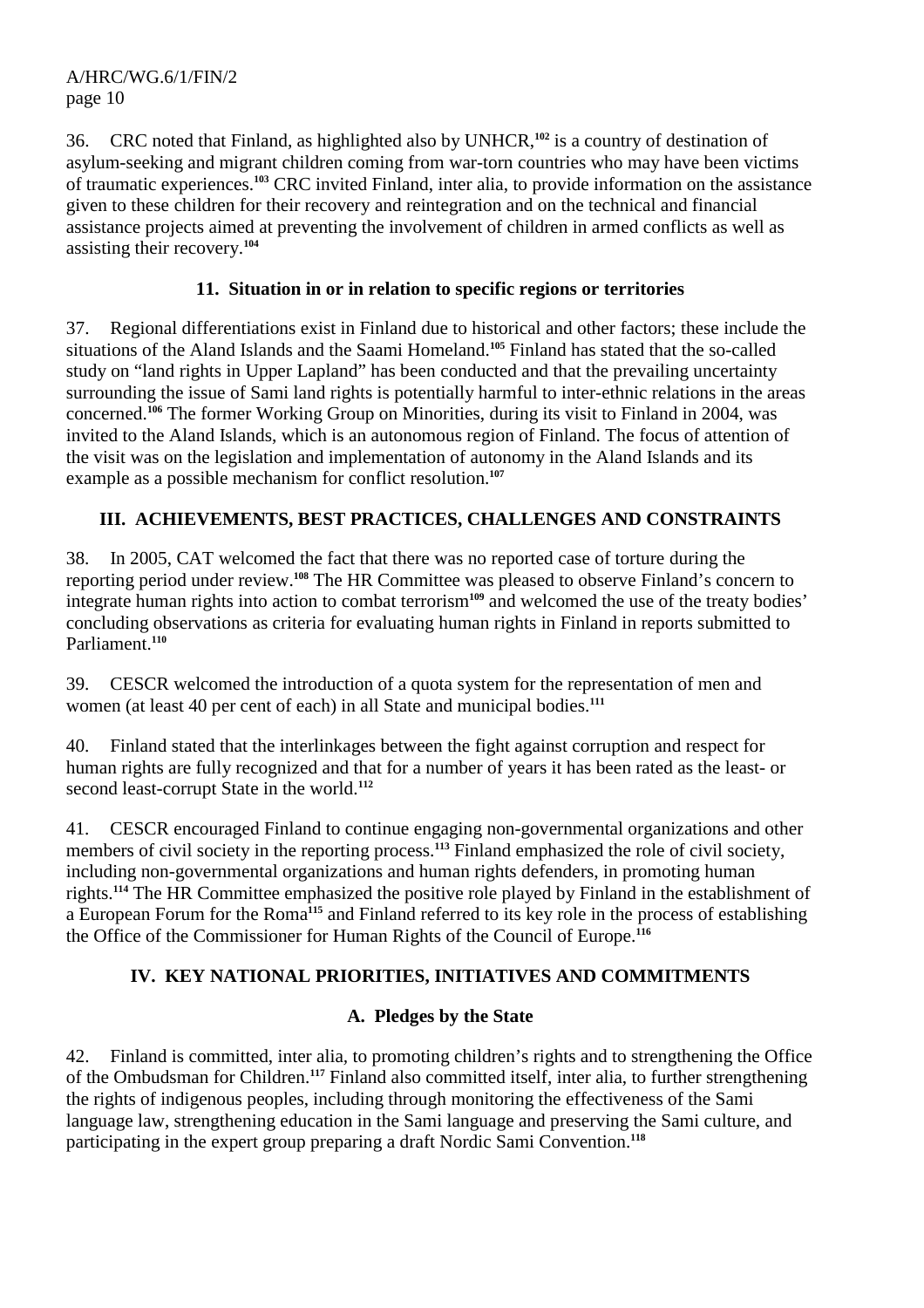#### **B. Specific recommendations for follow-up**

43. The HR Committee requested Finland to provide within one year (by October 2005) information on the implementation of its recommendations relating to giving full effect to its observations and to consider introducing procedures to give effect to the observations adopted under the Optional Protocol; the suspensive effect of an appeal and legal protection available to asylum-seekers; and the resolution of Sami land rights.**<sup>119</sup>** Dialogue between the Committee and Finland is ongoing in relation to the Views adopted under the Optional Protocol.**<sup>120</sup>**

44. CAT requested Finland to provide, within one year, information on the Committee's recommendations relating to the strengthening of legal safeguards for asylum-seekers, to the situation of Roma in Finnish prisons and to the prison renovation programme.**<sup>121</sup>** The Government's response**<sup>122</sup>** to the request from CAT addressed concerns about the "accelerated procedure" applied to asylum-seekers, an issue also raised by the HR Committee.

## **V. CAPACITY-BUILDING AND TECHNICAL ASSISTANCE**

45. Finland emphasized that it takes a rights-based approach to development in both its bilateral cooperation and in multilateral forums and that it has a strategy and action plan for promoting gender equality in Finland's development policy.**<sup>123</sup>** CESCR recommended that Finland increase its official development assistance to 0.7 per cent of its gross domestic product and take account of the provisions of ICESCR in its bilateral agreements with other countries.**<sup>124</sup>**

#### *Notes*

<sup>1</sup> Unless indicated otherwise, the status of ratifications of the instruments listed in the table may be found in *Multilateral Treaties Deposited with the Secretary-General: Status as at 31 December 2006* (ST/LEG/SER.E.25), supplemented by the official website of the United Nations Treaty Collection database, Office of Legal Affairs of the United Nations Secretariat, http://untreaty.un.org/.

<sup>2</sup> The following abbreviations have been used for this document:

| <b>ICERD</b>     | International Convention on the Elimination of All Forms of Racial Discrimination          |
|------------------|--------------------------------------------------------------------------------------------|
| <b>ICESCR</b>    | International Covenant on Economic, Social and Cultural Rights                             |
| <b>ICCPR</b>     | International Covenant on Civil and Political Rights                                       |
| <b>ICCPR-OP1</b> | <b>Optional Protocol to ICCPR</b>                                                          |
| <b>ICCPR-OP2</b> | Second Optional Protocol to ICCPR, aiming at the abolition of the death penalty            |
| <b>CEDAW</b>     | Convention on the Elimination of All Forms of Discrimination against Women                 |
| OP-CEDAW         | <b>Optional Protocol to CEDAW</b>                                                          |
| CAT              | Convention against Torture and Other Cruel, Inhuman or Degrading Treatment or              |
|                  | Punishment                                                                                 |
| OP-CAT           | Optional Protocol to CAT                                                                   |
| CRC.             | Convention on the Rights of the Child                                                      |
| OP-CRC-AC        | Optional Protocol to CRC on the involvement of children in armed conflict                  |
| OP-CRC-SC        | Optional Protocol to CRC on the sale of children, child prostitution and child pornography |
| <b>ICRMW</b>     | International Convention on the Protection of the Rights of All Migrant Workers and        |
|                  | Members of Their Families                                                                  |
| CPD.             | Convention on the Rights of Persons with Disabilities                                      |
| OP-CPD           | Optional Protocol to Convention on the Protection of Persons with Disabilities             |
| <b>CED</b>       | International Convention on the Protection of All Persons from Enforced Disappearance      |

<sup>3</sup> Information relating to other international instruments, including regional instruments, may be found in the pledges and commitments undertaken by Finland before the Human Rights Council, as contained in the letter dated 6 April 2006 and attached aide-memoire from the Permanent Representative of Finland to the United Nations addressed to the President of the General Assembly, available at http://ww2.ohchr.org/english/bodies/hrcouncil/elections.htm (hereafter "aide-memoire").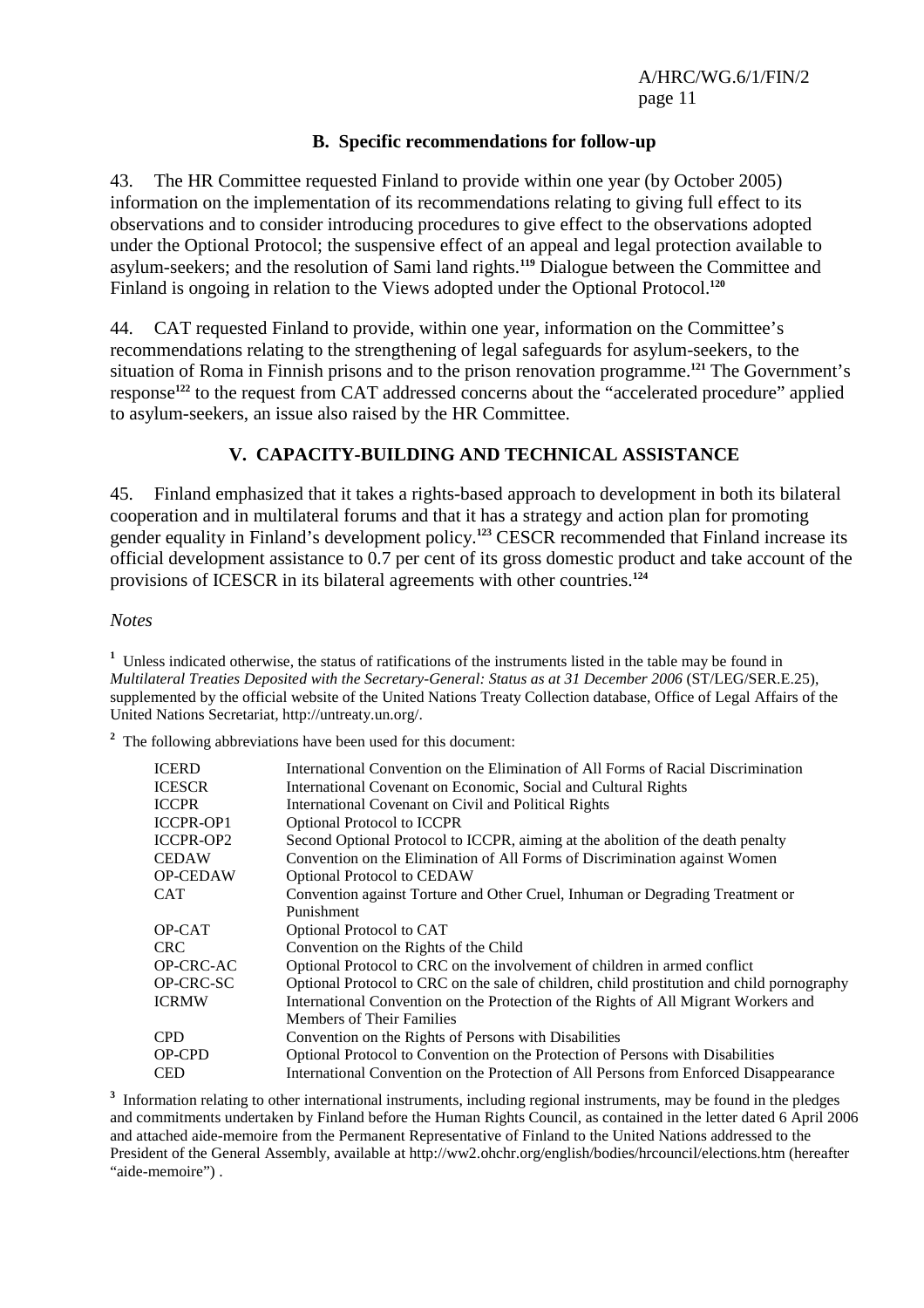<sup>4</sup> Protocol to Prevent, Suppress and Punish Trafficking in Persons, Especially Women and Children, supplementing the United Nations Convention against Transnational Organized Crime.

<sup>5</sup> 1951 Convention relating to the Status of Refugees and its 1967 Protocol, 1954 Convention relating to the status of Stateless Persons and 1961 Convention on the Reduction of Statelessness.

<sup>6</sup> These Conventions and Protocols are: Convention (I) for the Amelioration of the Condition of the Wounded and Sick in Armed Forces in the Field; Convention (II) for the Amelioration of the Condition of Wounded, Sick and Shipwrecked Members of Armed Forces at Sea; Convention (III) relative to the Treatment of Prisoners of War; Convention (IV) relative to the Protection of Civilian Persons in Time of War; Protocol Additional to the Geneva Conventions of 12 August 1949, and relating to the Protection of Victims of International Armed Conflicts (Protocol I); Protocol Additional to the Geneva Conventions of 12 August 1949, and relating to the Protection of Victims of Non-International Armed Conflicts (Protocol II); Protocol additional to the Geneva Conventions of 12 August 1949, and relating to the Adoption of an Additional Distinctive Emblem (Protocol III). Source: Switzerland, Federal department of foreign affairs, http://www.eda.admin.ch/eda/fr/home/topics/intla/intrea/chdep/warvic.html.

<sup>7</sup> International Labour Organization Convention No. 29 Concerning Forced or Compulsory Labour; Convention No. 105 concerning the Abolition of Forced Labour; Convention No. 87 concerning Freedom of Association and Protection of the Right to Organize; Convention No. 98 concerning the Application of the Principles of the Right to Organize and to Bargain Collectively; Convention No. 100 concerning Equal Remuneration for Men and Women Workers for Work of Equal Value; Convention No. 111 concerning Discrimination in Respect of Employment and Occupation; Convention No. 138 concerning Minimum Age for Admission to Employment; Convention No. 182 concerning the Prohibition and Immediate Action for the Elimination of the Worst Forms of Child Labour.

<sup>8</sup> Conclusions and recommendations of the Committee against Torture: Finland (CAT/C/CR/34/FIN), para. 3 (k) and aide-memoire, op. cit., p. 5.

<sup>9</sup> Concluding observations of the Committee on the Rights of the Child: Finland (CRC/C/15/Add.272), paras. 58 and 59 and aide-memoire, op. cit., p. 4.

**<sup>10</sup>** Concluding observations of the Committee on Economic, Social and Cultural Rights (E/C.12/FIN/CO/5), para. 31 and CRC/C/15/Add.272, para. 53 (b).

**<sup>11</sup>** E/C.12/FIN/CO/5, para. 32.

<sup>12</sup> Concluding observations of the Committee on the Elimination of Racial Discrimination: Finland (CERD/C/63/CO/5), para. 12.

**<sup>13</sup>** Aide-memoire, op. cit., p. 5 and CERD/C/FIN/19, para. 79.

<sup>14</sup> Concluding observations of the Human Rights Committee: Finland (CCPR/CO/82/FIN), para. 7, CRC/C/15/Add.272, para. 55 (b) and aide-memoire, op. cit., p. 4.

**<sup>15</sup>** CCPR/CO/82/FIN, para. 3 (a) and CERD/C/FIN/19, para. 9; see also CAT/C/CR/34/FIN, para. 3 (c); CRC/C/15/Add.272, para. 17; E/C.12/FIN/CO/5, para. 7 and UNHCR, UPR submission, p. 1, available at www.ohchr.org/EN/HRBodies/UPR/PAGES/FISession1.aspx.

**<sup>16</sup>** CCPR/CO/82/FIN, para. 3 (b) and E/C.12/FIN/CO/5, para. 9.

**<sup>17</sup>** E/C.12/FIN/CO/5, paras. 8 and 9.

**<sup>18</sup>** CAT/C/CR/34/FIN, para. 3 (d) and UNHCR, UPR submission, op. cit., p. 2.

**<sup>19</sup>** CAT/C/CR/34/FIN, para. 4 (a).

**<sup>20</sup>** Ibid., para. 5 (a).

**<sup>21</sup>** Aide-memoire, op. cit., p. 2.

**<sup>22</sup>** CERD/C/63/CO/5, para. 7, CAT/C/CR/34/FIN, para. 3 (h), E/C.12/FIN/CO/5, para. 7 and UNHCR, UPR submission, op. cit., p. 2.

**<sup>23</sup>** CRC/C/15/Add.272, paras. 9 and 10 (a) and (b).

**<sup>24</sup>** E/C.12/FIN/CO/5, para. 30.

**<sup>25</sup>** Aide-memoire, op. cit., p. 6.

**<sup>26</sup>** CERD/C/63/CO/5, para. 7.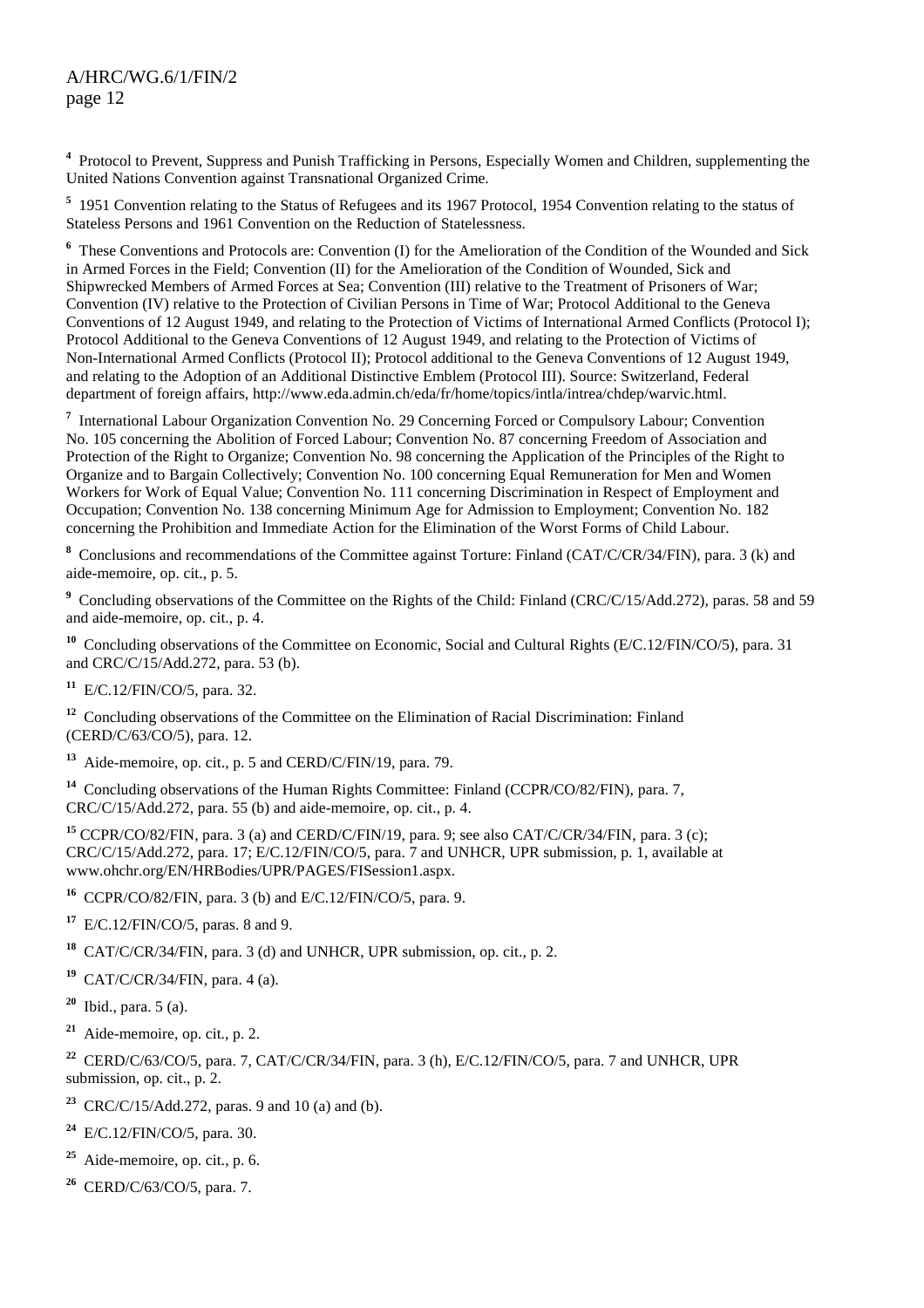- **<sup>27</sup>** CRC/C/15/Add.272, para. 3 (c) and (d).
- **<sup>28</sup>** Ibid., paras. 7 and 8; see also aide-memoire, op. cit., p. 6.
- **<sup>29</sup>** The following abbreviations have been used in this document:

| <b>CERD</b>         | Committee on the Elimination of Racial Discrimination        |
|---------------------|--------------------------------------------------------------|
| <b>CESCR</b>        | Committee on Economic, Social and Cultural Rights            |
| <b>HR</b> Committee | Human Rights Committee                                       |
| <b>CEDAW</b>        | Committee on the Elimination of Discrimination against Women |
| <b>CAT</b>          | Committee against Torture                                    |
| <b>CRC</b>          | Committee on the Rights of the Child                         |

**<sup>30</sup>** Concluding comments of the Committee on the Elimination of Discrimination against Women, *Official Records of the General Assembly, Fifty-sixth Session, Supplement No. 38 (A/56/38), chap. IV, sect. B.4 (b), paras. 279-311;* E/C.12/FIN/CO/5, paras. 2-5 and 34; CCPR/CO/82/FIN, paras. 2 and 18; CAT/C/CR/34/FIN, paras. 2 and 6; CERD/C/63/CO/5, paras. 2-4, 18 and 20; and CRC/C/15/Add.272, paras. 2, 15 and 16 and 60 and 61.

**<sup>31</sup>** E/C.12/FIN/CO/5, para. 6. See also aide-memoire, op. cit., pp. 2 and 8 and the reports of the Open-ended Working Group on an optional protocol to the International Covenant on Economic, Social and Cultural Rights (A/HRC/6/8, E/CN.4/2006/47, E/CN.4/2005/52 and E/CN.4/2004/44).

**<sup>32</sup>** Aide-memoire, op. cit., p. 6.

<sup>33</sup> The questionnaires included in this section are those which have been reflected in an official report by a special procedures mandate holder.

<sup>34</sup> See (i) report of the Special Rapporteur on the right to education (A/HRC/4/29), questionnaire on the right to education of persons with disabilities sent in 2006;

 (ii) report of the Special Rapporteur on the human rights of migrants (A/HRC/4/24), questionnaire on the impact of certain laws and administrative measures on migrants sent in 2006;

 (iii) report of the Special Rapporteur on trafficking in persons, especially women and children (A/HRC/4/23), questionnaire on issues related to forced marriages and trafficking in persons sent in 2006;

 (iv) report of the Special Representative of the Secretary-General on human rights defenders (E/CN.4/2006/95 and Add.5), questionnaire on the implementation of the Declaration on the Right and Responsibility of Individuals, Groups and Organs of Society to Promote and Protect Universally Recognized Human Rights and Fundamental Freedoms sent in June 2005;

 (v) report of the Special Rapporteur on the situation of human rights and fundamental freedoms of indigenous people (A/HRC/6/15), questionnaire on the human rights of indigenous people sent in August 2007;

 (vi) report of the Special Rapporteur on trafficking in persons, especially in women and children (E/CN.4/2006/62) and the Special Rapporteur on the sale of children, child prostitution and child pornography (E/CN.4/2006/67), joint questionnaire on the relationship between trafficking and the demand for commercial sexual exploitation sent in July 2005;

 (vii) report of the Special Rapporteur on the right to education (E/CN.4/2006/45), questionnaire on the right to education for girls sent in 2005;

 (viii) report of the Working Group on mercenaries (A/61/341), questionnaire concerning its mandate and activities sent in November 2005;

 (ix) report of the Special Rapporteur on the sale of children, child prostitution and child pornography (A/HRC/4/31), questionnaire on the sale of children's organs sent on July 2006;

 (x) report of the Special Rapporteur on the sale of children, child prostitution and child pornography (E/CN.4/2005/78), questionnaire on child pornography on the Internet sent in July 2004;

 (xi) report of the Special Rapporteur on the sale of children, child prostitution and child pornography (E/CN.4/2004/9), questionnaire on the prevention of child sexual exploitation sent in July 2003;

 (xii) report of the Special Representative of the Secretary-General on the issue of human rights and transnational corporations and other business enterprises (A/HRC/4/35/Add.3), questionnaire on human rights policies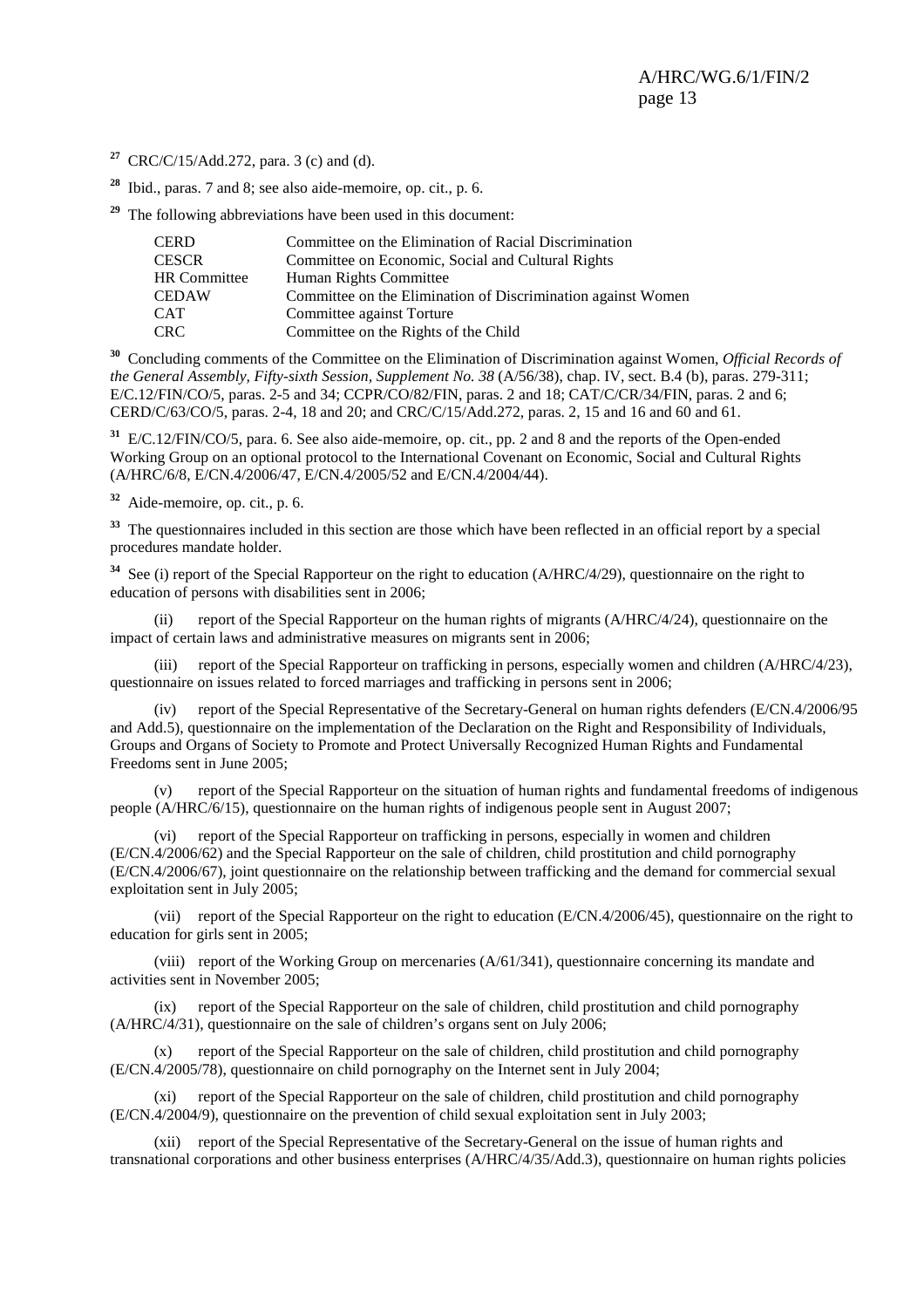and management practices - Special Rapporteur on the right to education (A/HRC/4/29): Questionnaire on the right to education of persons with disabilities Report of the Special Rapporteur on the right to education, the right to education of persons with disabilities sent in 2006).

<sup>35</sup> The questionnaire on the right to education of persons with disabilities (see A/HRC/4/29, paras. 47 and 79); the questionnaire on issues related to forced marriages in the context of trafficking in persons (see A/HRC/4/23, paras. 14 and 20); the joint questionnaire on the relationship between trafficking and the demand for commercial sexual services (see E/CN.4/2006/62, paras. 24, 93 and 94, and E/CN.4/2006/67, para. 22); the questionnaire on the right to right to education for girls (see E/CN.4/2006/45, para. 89); the questionnaire on the sale of children's organs (see A/HRC/4/31, para. 24); the questionnaire on child pornography on the Internet (see E/CN.4/2005/78, para. 4); and the questionnaire on human rights policies and management practices (see A/HRC/4/35/Add.3, para. 7).

- Aide-memoire, pp. 6 and 8.
- See OHCHR, *Annual Report 2004*, p. 13, *Annual Report 2005*, p. 15 and *Annual Report 2006*, p. 158.
- <sup>38</sup> See report of the Secretary-General on national institutions for the promotion and protection of human rights  $(A/60/299)$ , para. 53.
- CCPR/CO/82/FIN, para. 16.
- CRC/C/15/Add.272, para. 17.
- A/56/38, para. 305.
- CERD/C/63/CO/5, para. 13 and CRC/C/15/Add.272, para. 17.
- CCPR/CO/82/FIN, para. 16.
- CRC/C/15/Add.272, para. 18.
- A/56/38, para. 306.
- Ibid.
- E/C.12/FIN/CO/5, para. 22 and UNHCR, UPR submission, op. cit., p. 1.
- CERD/C/63/CO/5, para. 17.
- Ibid., para. 13.
- CRC/C/15/Add.272, para. 19 and CERD/C/63/CO/5, para. 19.

 E/C.12/FIN/CO/5, para. 13; see also CERD/C/63/CO/5, para. 16, CCPR/CO/82/FIN, para. 15 and A/56/38, paras. 305 and 306.

CRC/C/15/Add.272, paras. 56 and 57 and E/C.12/FIN/CO/5, para. 19.

 CERD/C/63/CO/5, para. 16 and E/C.12/FIN/CO/5, para. 28; see also CCPR/CO/82/FIN, para. 15 and A/56/38, paras. 305 and 306.

- Aide-memoire, op. cit., p. 7.
- CCPR/CO/82/FIN, paras. 10 and 11; see also CRC/C/15/Add.272, para. 55.
- CAT/C/CR/34/FIN, para. 5 (d) and (e).
- CAT/C/FIN/CO/4/Add.1, paras. 15 ff, esp. para. 19.
- CRC/C/15/Add.272, paras. 31-33.
- E/C.12/FIN/CO/5, para. 16 and A/56/38, para. 301.
- A/56/38, para. 301.
- E/C.12/FIN/CO/5, para. 25.
- A/56/38, para. 302.
- Aide-memoire, op. cit., p. 6.
- A/56/38, paras. 303 and 304.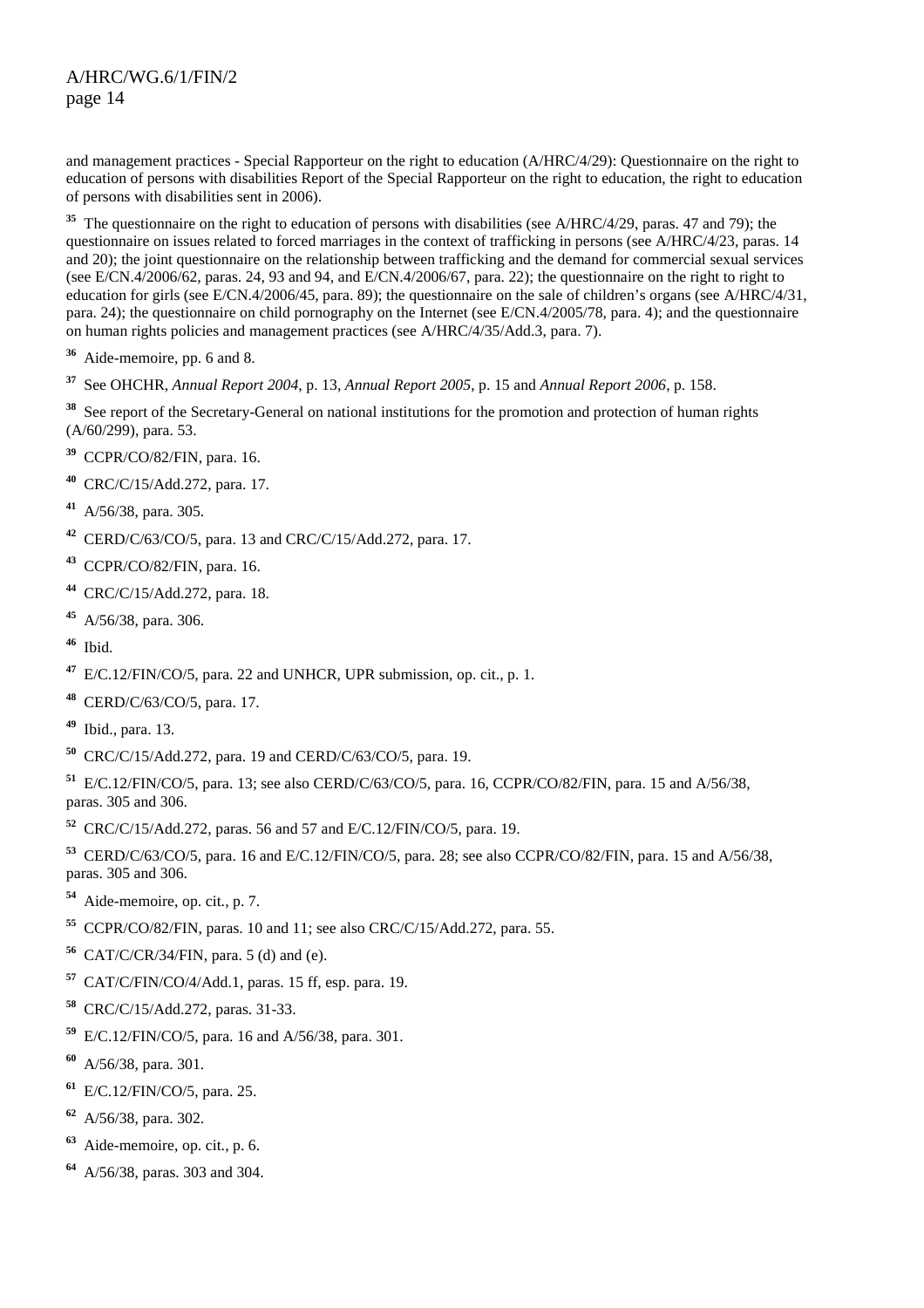- CRC/C/15/Add.272, paras. 52 and 53.
- Aide-memoire, p. 6.
- CCPR/CO/82/FIN, para. 13.
- CRC/C/15/Add.272, paras. 20-23.
- CRC/C/15/Add.272, para. 4 (c) and CAT/C/CR/34/FIN, para. 3 (l).

 Aide-memoire dated 1 March 2007 from the Permanent Mission of Finland to the United Nations Office at Geneva addressed to the High Commissioner for Human Rights in response to a questionnaire related to resolutions 2005/66 and A/HRC/2/L.6/Rev.1, available in the files of the Secretariat.

- CCPR/CO/82/FIN, para. 14.
- CRC/C/15/Add.272, paras. 24 and 25.
- CERD/C/63/CO/5, para. 14.
- CRC/C/15/Add.272, paras. 28-30; see also E/C.12/FIN/CO/5, para. 29.
- A/56/38, paras. 297 and 299, CCPR/CO/82/FIN, para. 3 (c) and 9 and E/C.12/FIN/CO/5, paras. 14 and 23.
- E/C.12/FIN/CO/5, paras. 15 and 24.
- A/56/38, para. 298.
- E/C.12/FIN/CO/5, paras. 17 and 26 and UNHCR, UPR submission, op. cit., p. 1.
- CRC/C/15/Add.272, paras. 11-14 and UNHCR, UPR submission, op. cit., p. 3.
- A/56/38, paras. 307-308.
- Ibid., para. 309.
- CRC/C/15/Add.272, paras. 34-35 and E/C.12/FIN/CO/5, paras. 18 and 27.

 Highlights on Health in Finland 2004, WHO Regional Office for Europe, Copenhagen, 2006, p. 2, available at http://www.euro.who.int/Document/E88101.pdf (accessed on 12 February 2008).

- E/CN.4/2006/48/Add.1, paras. 21-23.
- CRC/C/15/Add.272, paras. 46 and 47.
- Ibid., paras. 15 and 16 and 44 and 45.
- A/56/38, paras. 298 and 300.
- CCPR/CO/82/FIN, para. 17.
- CERD/C/63/CO/5, para. 11.
- Ibid.
- CCPR/CO/82/FIN, para. 17, E/C.12/FIN/CO/5, paras. 11 and 20 and CERD/C/63/CO/5, para. 12.
- CCPR/CO/82/FIN, para. 17; see also E/C.12/FIN/CO/5, paras. 11 and 20 and CERD/C/63/CO/5, para. 12.
- E/C.12/FIN/CO/5, para. 20.
- Reply from the Government of Finland sent by email and received on 12 December 2007.
- CAT/C/FIN/CO/4/Add.1, para. 20.
- E/CN.4/Sub.2/2004/29/Add.1, para. 46; see also E/CN.4/Sub.2/2004/29, paras. 56-58.
- CAT/C/CR/34/FIN, paras. 4 (c) and 5 (c); see also UNHCR, UPR submission, op. cit., p. 2.

 CERD/C/63/CO/5, para. 15; CCPR/CO/82/FIN, para. 12; CRC/C/15/Add.272, paras. 48 and 50; CAT/C/CR/34/FIN, paras. 4 (b) and 5 (b); see also UNHCR, UPR submission, op. cit., pp. 1-3.

CAT/C/CR/34/FIN, para. 5 (b); see also UNHCR, UPR submission, op. cit., p. 2.